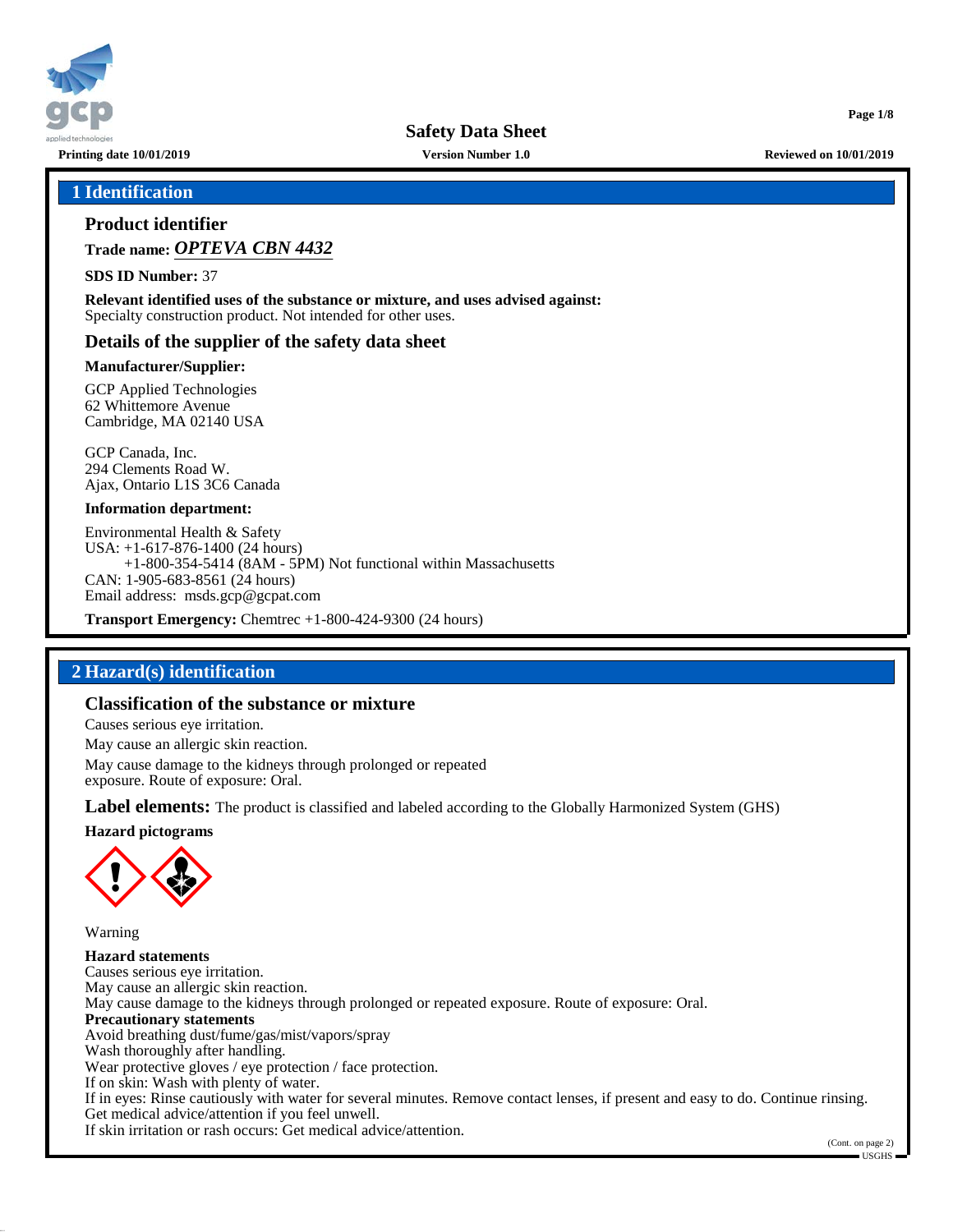# **Trade name:** *OPTEVA CBN 4432*

If eye irritation persists: Get medical advice/attention. Wash contaminated clothing before reuse. Dispose of contents/container in accordance with local/regional/national/international regulations. **NFPA ratings (scale 0 - 4)** 1  $Health = 2$  $Fire = 1$ 

2  $\overline{0}$ Reactivity  $= 0$ 

### **HMIS-ratings (scale 0 - 4)**

**REACTIVITY** 0 \*2  $\boxed{1}$  $Health = *2$  $Flammability = 1$ Reactivity  $= 0$ 

## **Other hazards**

 HEALTH FIRE

**Results of PBT and vPvB assessment**

**PBT:** Not applicable. **vPvB:** Not applicable.

## **3 Composition/information on ingredients**

#### **Chemical characterization: Mixture**

**Description:** Mixture of the hazardous substance(s) listed below with additional nonhazardous ingredients.

| <b>Hazardous components:</b> |                                |             |  |
|------------------------------|--------------------------------|-------------|--|
|                              | 122-20-3 Triisopropanolamine   | $30 - 40\%$ |  |
|                              | 111-46-6 Diethylene glycol     | $3 - 5\%$   |  |
|                              | 126-71-6 Triisobutyl phosphate | $1 - 3\%$   |  |
|                              | $67-56-1$ Methanol             | $0.1 - 1\%$ |  |
|                              | .<br>$ -$                      |             |  |

**Additional information:** Non-hazardous ingredients may be listed in Section 15; Right-To-Know disclosure.

## **4 First-aid measures**

#### **Description of first aid measures**

**General information:** Get medical advice/attention if you feel unwell.

**After inhalation:** IF INHALED: Remove person to fresh air and keep comfortable for breathing.

#### **After skin contact:**

Immediately wash contaminated skin with soap or mild detergent and water. If this chemical soaks clothing, immediately remove clothing and wash skin.

**After eye contact:** Rinse cautiously with water for several minutes.

#### **After swallowing:**

Rinse mouth.

Do NOT induce vomiting.

Immediately call a doctor.

#### **Information for doctor:**

**Most important symptoms and effects, both acute and delayed** Allergic reactions

Irritating to eyes.

(Cont. from page 1)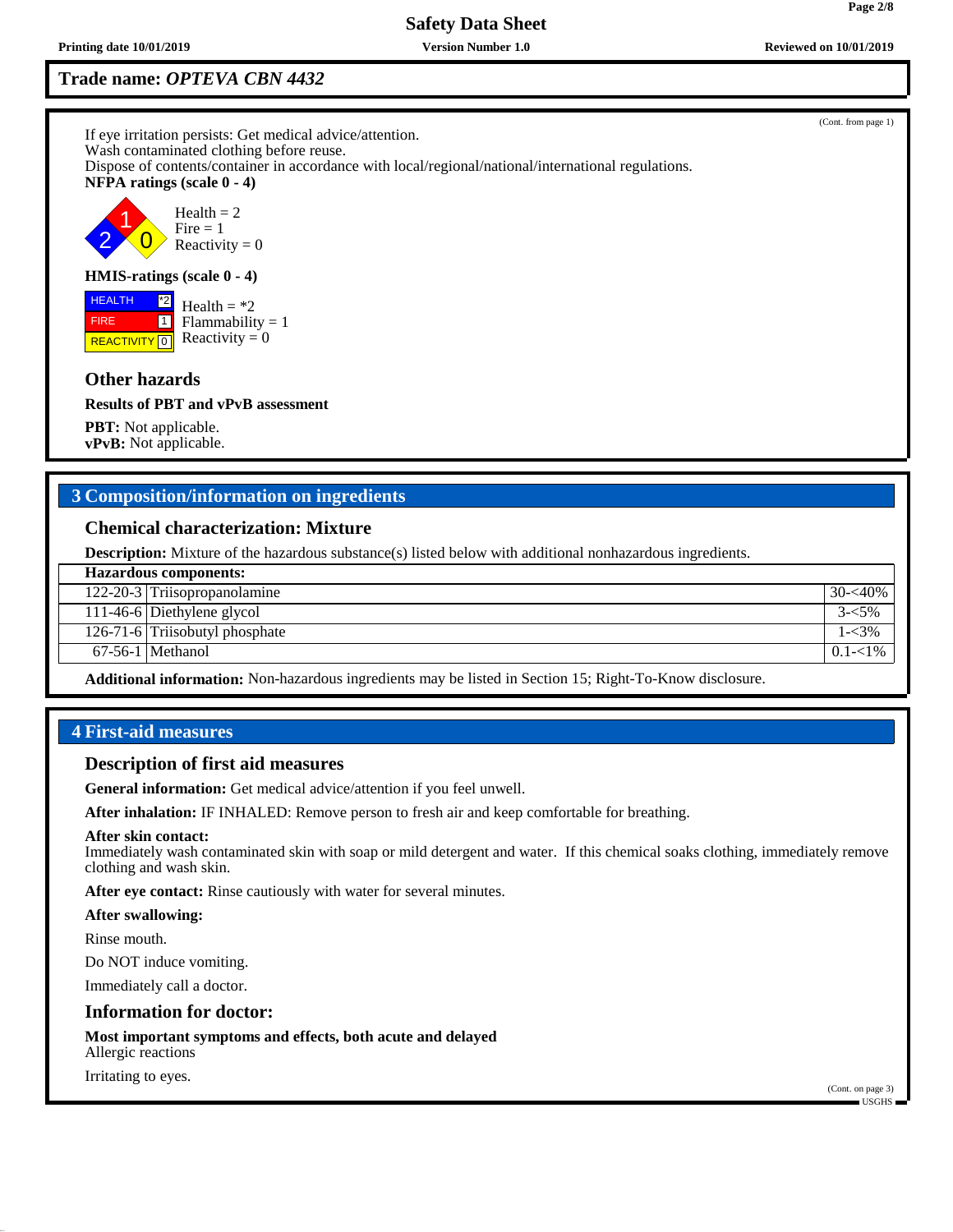**Trade name:** *OPTEVA CBN 4432*

(Cont. from page 2)

**Page 3/8**

**Indication of any immediate medical attention and special treatment needed** No further relevant information available.

## **5 Fire-fighting measures**

#### **Extinguishing media**

**Suitable extinguishing agents:** CO2, extinguishing powder or water spray. Fight larger fires with water spray.

**Special hazards arising from the substance or mixture** During heating or in case of fire poisonous gases are produced.

Combustion products may include toxic gases such as carbon monoxide and smoke.

#### **Advice for firefighters**

**Protective equipment:** Wear personal protective equipment.

**Additional information** Collect contaminated fire fighting water separately. It must not enter the sewage system.

## **6 Accidental release measures**

## **Personal precautions, protective equipment and emergency procedures**

Wear protective equipment. Keep unprotected persons away.

Use respiratory protective device against the effects of fumes/dust/aerosol.

## **Methods and material for containment and cleaning up:**

Contain and/or absorb spill with inert material (i.e. sand, vermiculite) then place in a suitable container.

#### **Reference to other sections**

See Section 7 for information on safe handling.

See Section 8 for information on personal protection equipment.

See Section 13 for disposal information.

## **7 Handling and storage**

**Precautionary Measures :** May degrade Polyvinylchloride (PVC) and other plastic materials.

## **Handling:**

#### **Precautions for safe handling**

Prevent formation of aerosols. Avoid contact with eyes, skin and clothing. Do not take internally. Practice good personal hygiene to avoid ingestion. Use only with adequate ventilation. Wash clothing before reuse. FOR PROFESSIONAL USE ONLY. KEEP OUT OF CHILDREN'S REACH.

**Information about protection against explosions and fires:** No special measures required.

## **Conditions for safe storage, including any incompatibilities**

**Storage:**

**Information about storage in one common storage facility:** Keep respirator available.

**Further information about storage conditions:** Keep receptacle tightly sealed.

(Cont. on page 4) USGHS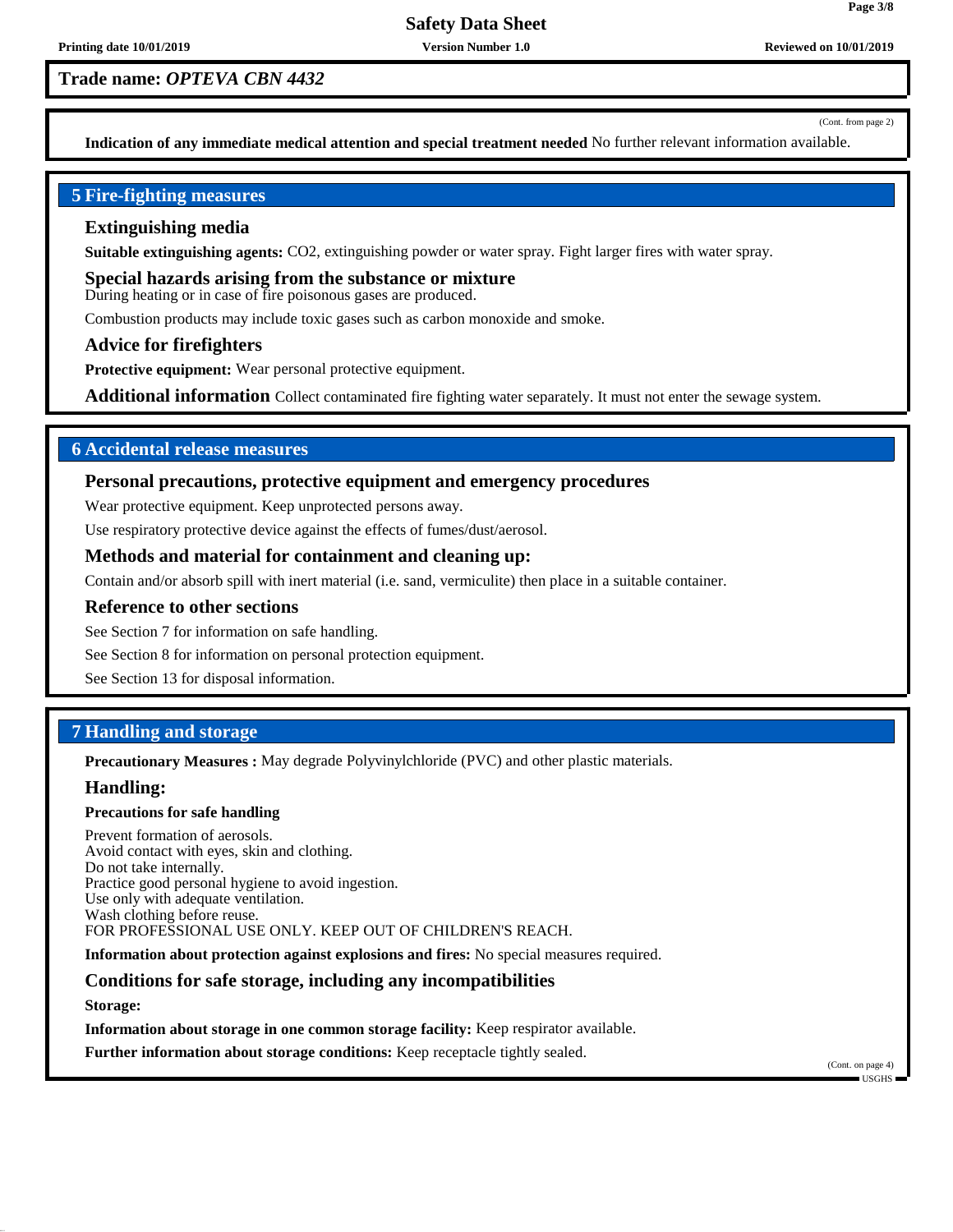**Trade name:** *OPTEVA CBN 4432*

**Specific end use(s)** No further relevant information available.

## **8 Exposure controls/personal protection**

**Additional information about design of technical systems:** No further data; see item 7.

#### **Control parameters**

| Components with limit values that require monitoring at the workplace: |  |
|------------------------------------------------------------------------|--|
| 111-46-6 Diethylene glycol                                             |  |

WEEL (USA) Long-term value:  $10 \text{ mg/m}^3$ 

## **67-56-1 Methanol**

| TLV (USA) | Short-term value: 328 mg/m <sup>3</sup> , 250 ppm<br>Long-term value: 262 mg/m <sup>3</sup> , 200 ppm<br>Skin; BEI      |
|-----------|-------------------------------------------------------------------------------------------------------------------------|
|           | Skin                                                                                                                    |
|           | Short-term value: $325 \text{ mg/m}^3$ , $250 \text{ ppm}$<br>Long-term value: $260 \text{ mg/m}^3$ , $200 \text{ ppm}$ |
| REL (USA) |                                                                                                                         |
| PEL (USA) | Long-term value: $260 \text{ mg/m}^3$ , $200 \text{ ppm}$                                                               |

#### **Ingredients with biological limit values:**

**67-56-1 Methanol**

BEI (USA) 15 mg/L

Medium: urine Time: end of shift

Parameter: Methanol (background, nonspecific)

**Additional information:** The lists that were valid during the creation were used as basis.

## **Exposure controls**

**Personal protective equipment:**

**General protective and hygienic measures:** The usual precautionary measures for handling chemicals should be followed.

#### **Breathing equipment:**

Control exposure to ingredients with workplace control parameters if mentioned above. If no ingredients are listed, respiratory protection is generally not required.

If exposure limits are listed and may be exceeded, use approved respiratory protective equipment and filter type appropriate for the listed ingredients. (NIOSH, CEN, etc.).

**Protection of hands:** Gloves should be worn to prevent skin contact and should be impermeable and resistant to the product.

**Material of gloves** Butyl rubber, BR

**Eye protection:**



Safety glasses with side shield protection.



A face shield should also be worn if there is potential exposure to splash or spray.

## **Body protection:**

Use personal protective equipment as required.

(Cont. on page 5) USGHS

**Page 4/8**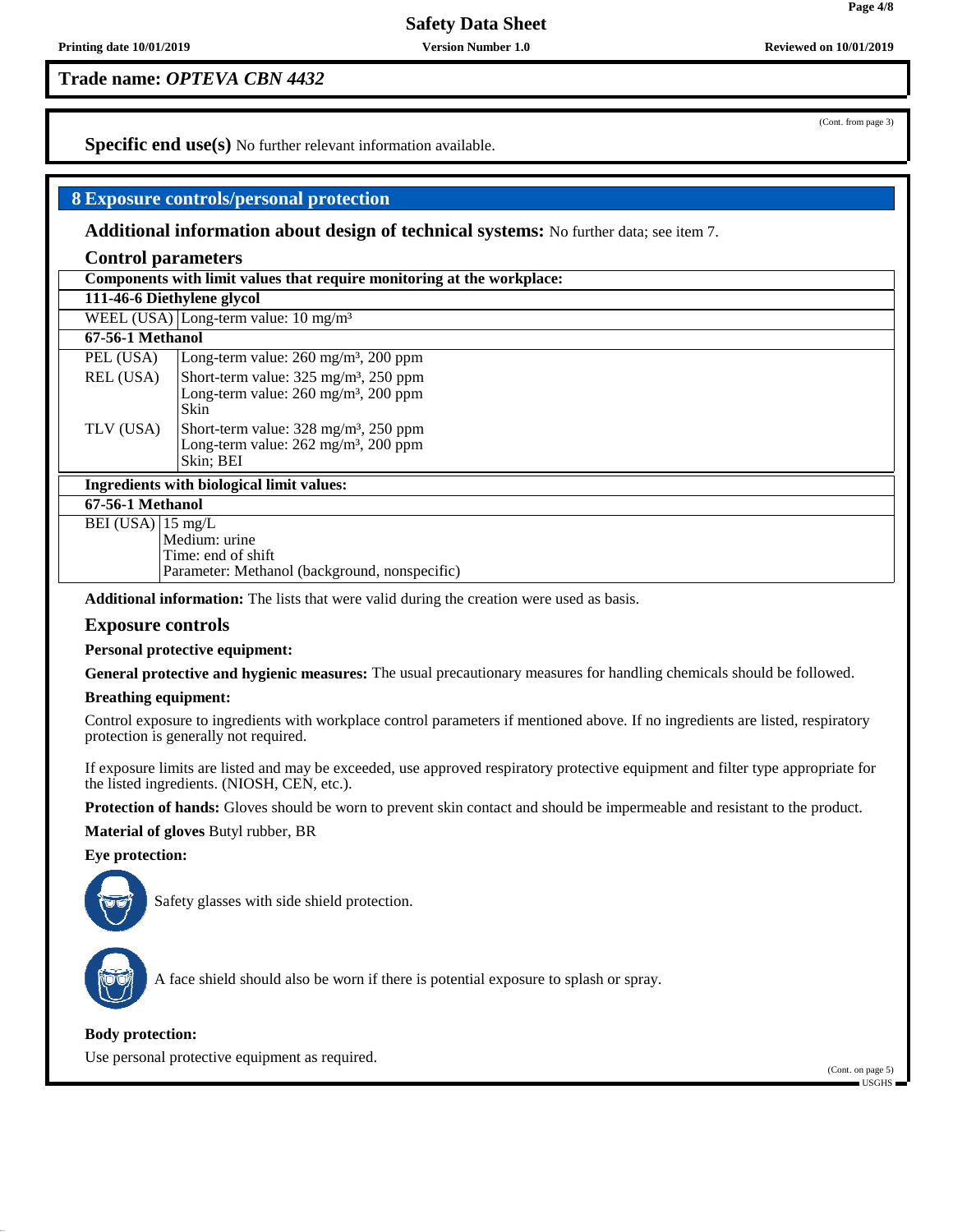**Trade name:** *OPTEVA CBN 4432*

Take off contaminated clothing.

| <b>9 Physical and chemical properties</b>                                                                                       |                                                                                                                                   |  |  |  |
|---------------------------------------------------------------------------------------------------------------------------------|-----------------------------------------------------------------------------------------------------------------------------------|--|--|--|
| Information on basic physical and chemical properties                                                                           |                                                                                                                                   |  |  |  |
| <b>General Information</b><br>Appearance:<br>Form:<br>Color:<br>Odor:<br>Odor threshold:                                        | Liquid<br><b>Brown</b><br>Characteristic<br>Not applicable.                                                                       |  |  |  |
| pH-value $(\sim)$ at 20 °C (68 °F):                                                                                             | 11                                                                                                                                |  |  |  |
| <b>Change in condition</b><br><b>Melting point/Melting range:</b><br><b>Boiling point/Boiling range:</b><br><b>Flash point:</b> | Undetermined.<br>Undetermined.<br>100 °C (212 °F)                                                                                 |  |  |  |
| <b>Flammability (solid, gaseous):</b>                                                                                           | Not applicable.                                                                                                                   |  |  |  |
| <b>Ignition temperature:</b>                                                                                                    | Undetermined.                                                                                                                     |  |  |  |
| <b>Decomposition temperature:</b><br>Auto igniting:<br>Danger of explosion:                                                     | Not applicable under normal storage conditions.<br>Product is not self-igniting.<br>Product does not present an explosion hazard. |  |  |  |
| <b>Explosion limits:</b><br>Lower:<br><b>Upper:</b><br>VOC Content (max):                                                       | Not applicable.<br>Not applicable.<br>Not applicable.                                                                             |  |  |  |
| Vapor pressure:<br>Density: $(\sim)$<br><b>Vapor</b> density<br><b>Evaporation rate</b>                                         | Not determined.<br>Not determined.<br>Not determined.<br>Not applicable.                                                          |  |  |  |
| Solubility in / Miscibility with<br>Water:                                                                                      | Not miscible or difficult to mix.                                                                                                 |  |  |  |
| Partition coefficient (n-octanol/water): Not determined.                                                                        |                                                                                                                                   |  |  |  |
| <b>Viscosity:</b><br>Dynamic:<br><b>Kinematic:</b><br>Molecular weight                                                          | Not determined.<br>Not determined.<br>Not applicable.                                                                             |  |  |  |
| <b>Other information</b>                                                                                                        | No further relevant information available.                                                                                        |  |  |  |

# **10 Stability and reactivity**

## **Reactivity**

Stable under normal conditions. No further relevant information available.

#### **Chemical stability**

**Thermal decomposition:** No decomposition if used according to specifications.

## **Possibility of hazardous reactions**

No dangerous reactions known. No further relevant information available.

**Conditions to avoid** No further relevant information available.

(Cont. on page 6) USGHS

(Cont. from page 4)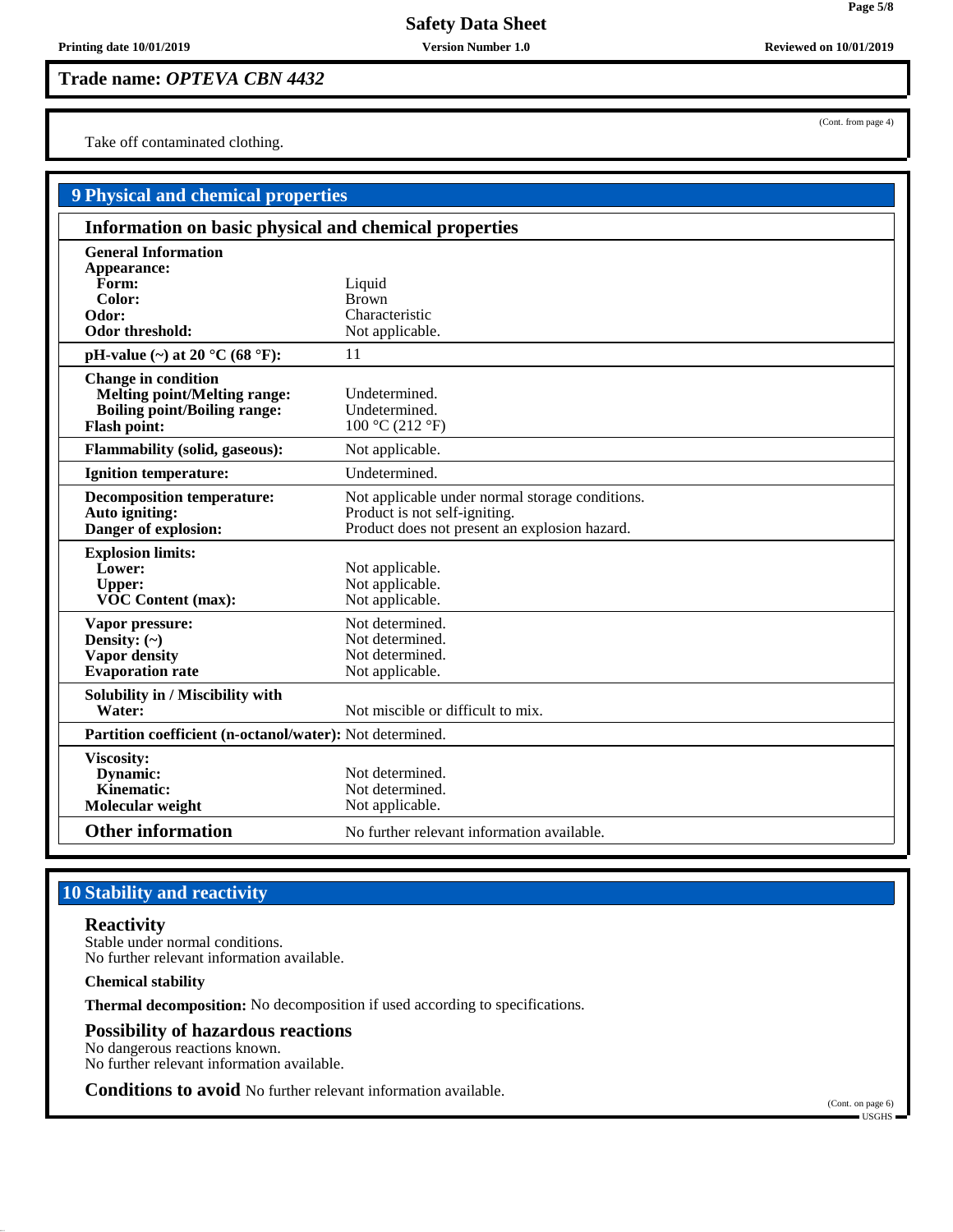**Printing date 10/01/2019 Version Number 1.0 Reviewed on 10/01/2019**

**Trade name:** *OPTEVA CBN 4432*

(Cont. from page 5)

**Incompatible materials:** May degrade Polyvinylchloride (PVC) and other plastic materials

**Hazardous decomposition products:** Carbon monoxide and carbon dioxide

## **11 Toxicological information**

**Delayed and immediate effects and chronic effects from short or long term exposure** May cause damage to organs through prolonged or repeated exposure.

## **Information on toxicological effects**

**Acute toxicity:**

**LD/LC50 values relevant for classification:**

**111-46-6 Diethylene glycol**

Oral LD50 1,120 mg/kg (human)

#### **Primary irritant effect:**

**on the skin:** No irritating effect expected

**on the eye:** Causes serious eye irritation.

**inhalation:** No irritating effect expected

**Ingestion:** May cause damage to the kidneys through prolonged or repeated exposure. Route of exposure: Oral.

**Sensitization:** May cause an allergic skin reaction.

**Additional toxicological information:**

**Carcinogenic categories**

**IARC (International Agency for Research on Cancer) Human Carcinogenicity:**

**Group 1- Positive, Group 2A- Probable, Group 2B- Possible, Group 3- Not Classifiable**

None of the ingredients are listed.

**NTP (National Toxicology Program)**

**K–Known to be carcinogenic, R–May reasonably be anticipated to be carcinogenic**

None of the ingredients are listed.

**OSHA-Ca (Occupational Safety & Health Administration)**

None of the ingredients are listed.

# **12 Ecological information**

## **Toxicity**

**Aquatic toxicity:** No further relevant information available.

**Persistence and degradability** No further relevant information available.

## **Behavior in environmental systems:**

**Bioaccumulative potential** No further relevant information available.

**Mobility in soil** No further relevant information available.

## **Additional ecological information:**

**General notes:** Not known to be hazardous to water.

## **Results of PBT and vPvB assessment**

**PBT:** Not applicable. **vPvB:** Not applicable.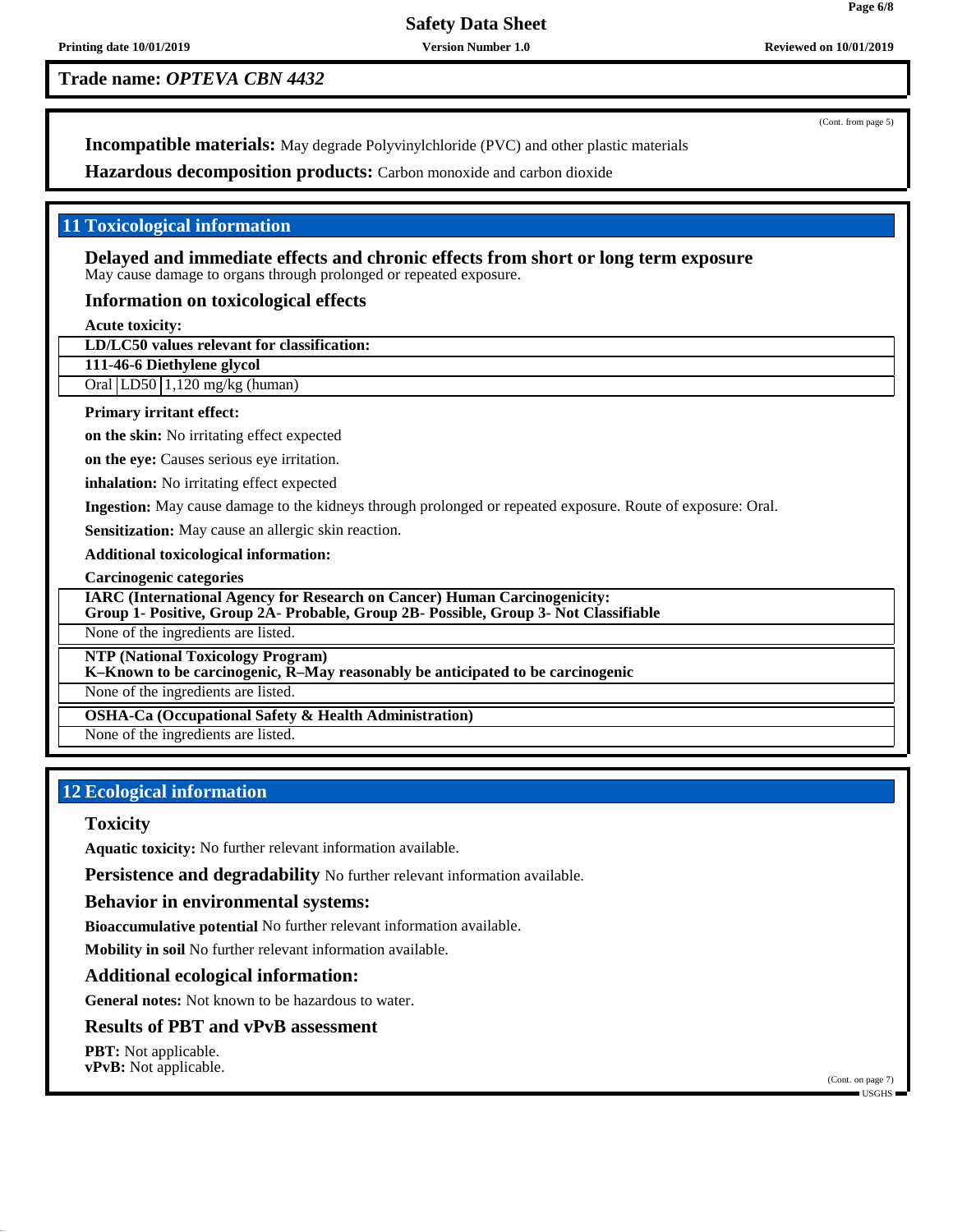**Trade name:** *OPTEVA CBN 4432*

(Cont. from page 6)

**Page 7/8**

**Other adverse effects** No further relevant information available.

## **13 Disposal considerations**

## **Disposal methods:**

Consult all regulations (federal, state, provincial, local) or a qualified waste disposal firm when characterizing product for disposal. Dispose of waste in accordance with all applicable regulations.

#### **Recommendation:**



Must not be disposed of together with household garbage. Do not allow product to reach sewage system.

## **Uncleaned packagings:**

**Recommendation:** Dispose of contents/container in accordance with local/regional/national/international regulations.

| <b>14 Transport information</b>                     |                 |  |
|-----------------------------------------------------|-----------------|--|
| <b>UN-Number</b><br>DOT, IMDG, IATA                 | Not applicable. |  |
| UN proper shipping name<br>DOT, IMDG, IATA          | Not applicable. |  |
| <b>Transport hazard class(es)</b>                   |                 |  |
| DOT, IMDG, IATA<br><b>Class</b>                     | Not applicable. |  |
| <b>Packing group</b><br>DOT, IMDG, IATA             | Not applicable. |  |
| <b>Environmental hazards:</b>                       | Not applicable. |  |
| <b>Special precautions for user Not applicable.</b> |                 |  |
| <b>Transport/Additional information:</b>            |                 |  |
| <b>DOT</b><br><b>Remarks:</b>                       | Not Regulated.  |  |

## **15 Regulatory information**

**SARA (Superfund Amendments and Reauthorization Act) Section 302/304 (extremely hazardous substances):** None of the ingredients is listed. **Section 313 Reportable Ingredients (Chemicals present below reporting threshold are exempt):** None of the ingredients is listed. **SARA Section 312/Tier I & II Hazard Categories:** Health Hazard - Respiratory or Skin Sensitization Health Hazard - Serious eye damage or eye irritation Health Hazard - Specific target organ toxicity (single or repeated exposure)

(Cont. on page 8) USGHS